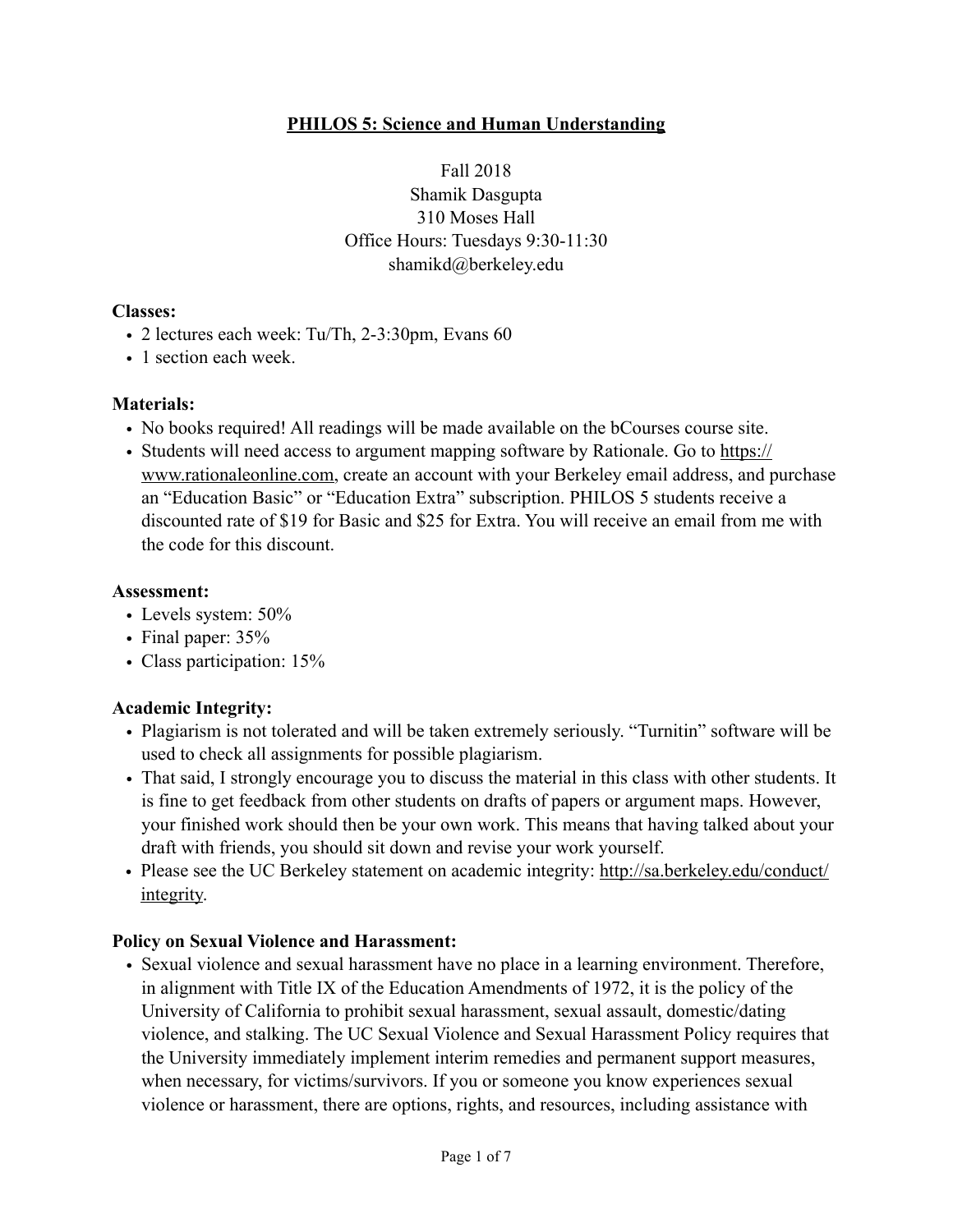academics, reporting, and medical care. Visit [survivorsupport.berkeley.edu](http://survivorsupport.berkeley.edu/) or call the 24/7 Care Line at 510-643-2005.

### **Course Overview:**

There is no doubt that scientific progress over the past 400 years has transformed our understanding of the world around us and our place within it. But what exactly does scientific progress consist in? A widespread conception of science is that it delivers *objective, value-free knowledge about a wholly material world*. While popular within the scientific community, this conception has been challenged from at least two quarters. First, the idea that science has shown that the world is *wholly material* is rejected by certain theists who believe that, to the contrary, there is evidence from within science itself that the world was designed and created by a supernatural being. Second, the idea that science delivers *objective and value-free knowledge* is rejected by certain relativists who insist that science is infused with personal and cultural influences; that scientific theories are not a pure reflection of the world as it is in itself, but instead reflect something of our own biases and values. Much of this course will investigate these two challenges, and in doing so we will cover core themes from 20th century philosophy of science. (Disclosure: I don't agree with theists or relativists, but I do think their challenges are more serious than is often recognized!) Finally, we will use tools from the philosophy of science to examine a number of contemporary issues concerning one of the most transformative sciences of our time: artificial intelligence.

More specifically, the course is organized around five topics:

- 1. Is there a scientific explanation of our existence?
- 2. The epistemology of science
- 3. The metaphysics of science
- 4. Science, values, and society
- 5. The philosophy of Artificial Intelligence

For details and readings see the class-by-class schedule below.

### **Readings:**

- *•* Readings marked \*\* are optional; all others are required.
- *•* All readings will be available in PDF format through the bCourses site.
- You are expected to complete all readings assigned to each class by the time that class begins.
- If you find the readings difficult, that's fine—indeed this is expected! But please try to get through the reading before class begins. Try to formulate what you don't understand as a succinct question. We will discuss the readings in class and there will be an opportunity to ask questions.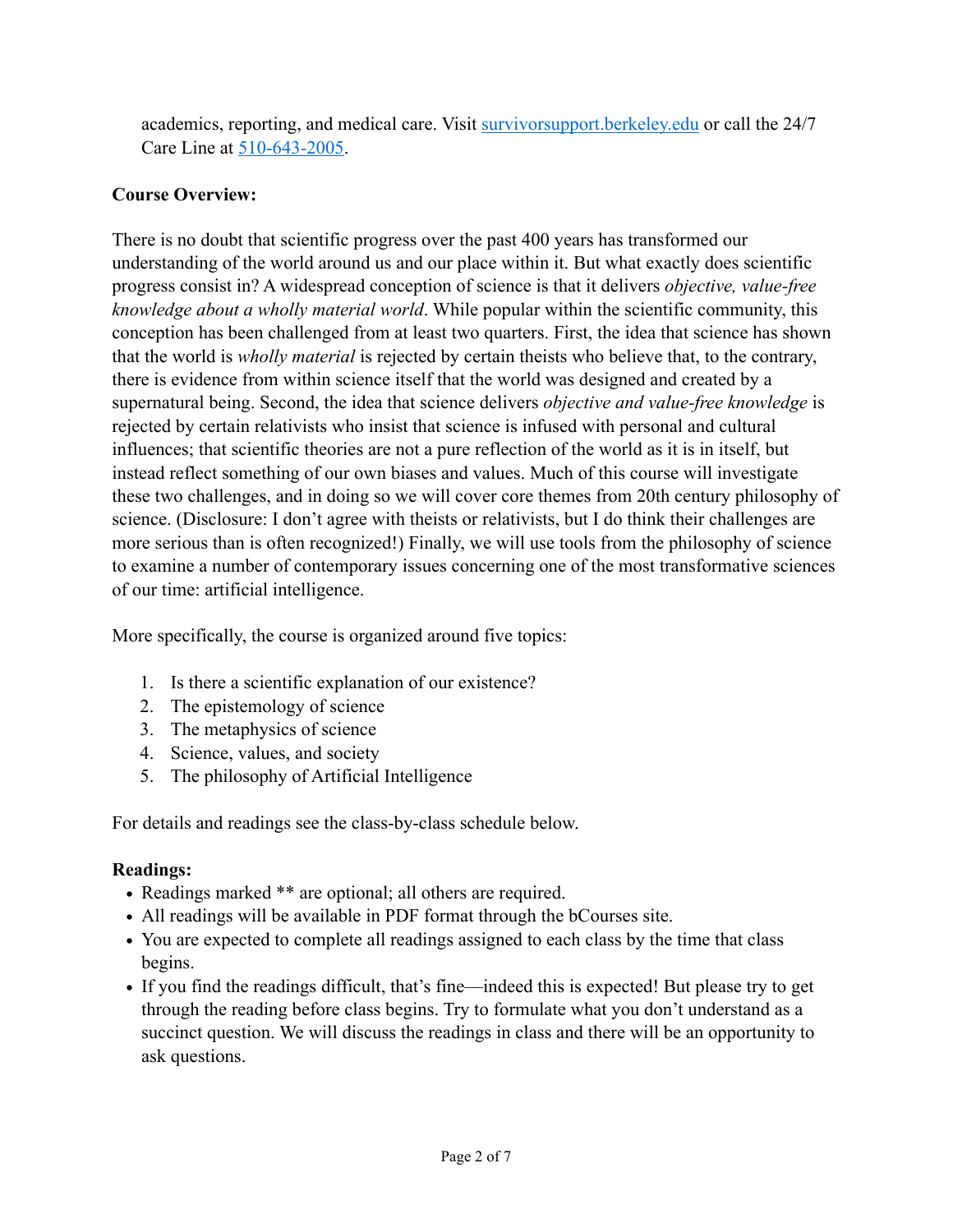| Thurs 23 Aug         | Introduction to argument mapping                              |
|----------------------|---------------------------------------------------------------|
| Class 1              | • Dasgupta, "A Brief Guide to Argument Mapping"               |
| Tues 28 Aug          | Biological design I: Design vs natural selection              |
| Class 2              | · Sober, "Creationism", pp. 27-42                             |
|                      | • ** Paley, selection from Natural Theology                   |
| Thurs 30 Aug         | <b>Biological design II: Creationism and pseudoscience</b>    |
| Class 3              | • Sober, "Creationism", pp. 42-57                             |
|                      | • ** Dawkins, The God Delusion chapter 4: "Why There Almost   |
|                      | Certainly is No God", pp. 129-134.                            |
| <b>Tues 4 Sept</b>   | Physical design I: Fine tuning and the multiverse             |
| Class 4              | • Collins, "God, Design, and Fine-Tuning"                     |
|                      | • Sober, "The Design Argument", pp. 126-127                   |
| <b>Thurs 6 Sept</b>  | <b>Physical design II: The Anthropic Principle</b>            |
| Class 5              | • Sober, "The Design Argument", pp. 133-141                   |
|                      | • ** Dawkins, The God Delusion chapter 4: "Why There Almost   |
|                      | Certainly is No God", pp. 141-151.                            |
| <b>Tues 11 Sept</b>  | Why is there anything at all? I: Theological explanation      |
| Class 6              | • Rowe, "The Cosmological Argument"                           |
|                      | • ** Aquinas, "The Five Ways"                                 |
|                      | • ** Clarke, "A Modern Formulation of the Cosmological        |
|                      | Argument"                                                     |
| <b>Thurs 13 Sept</b> | Why is there anything at all? II: Non-theological explanation |
| Class 7              | • Albert, "On the Origin of Everything"                       |
|                      | • Parfit, "Why Anything? Why This?"                           |
|                      | • ** Andersen, interview with Lawrence Krauss                 |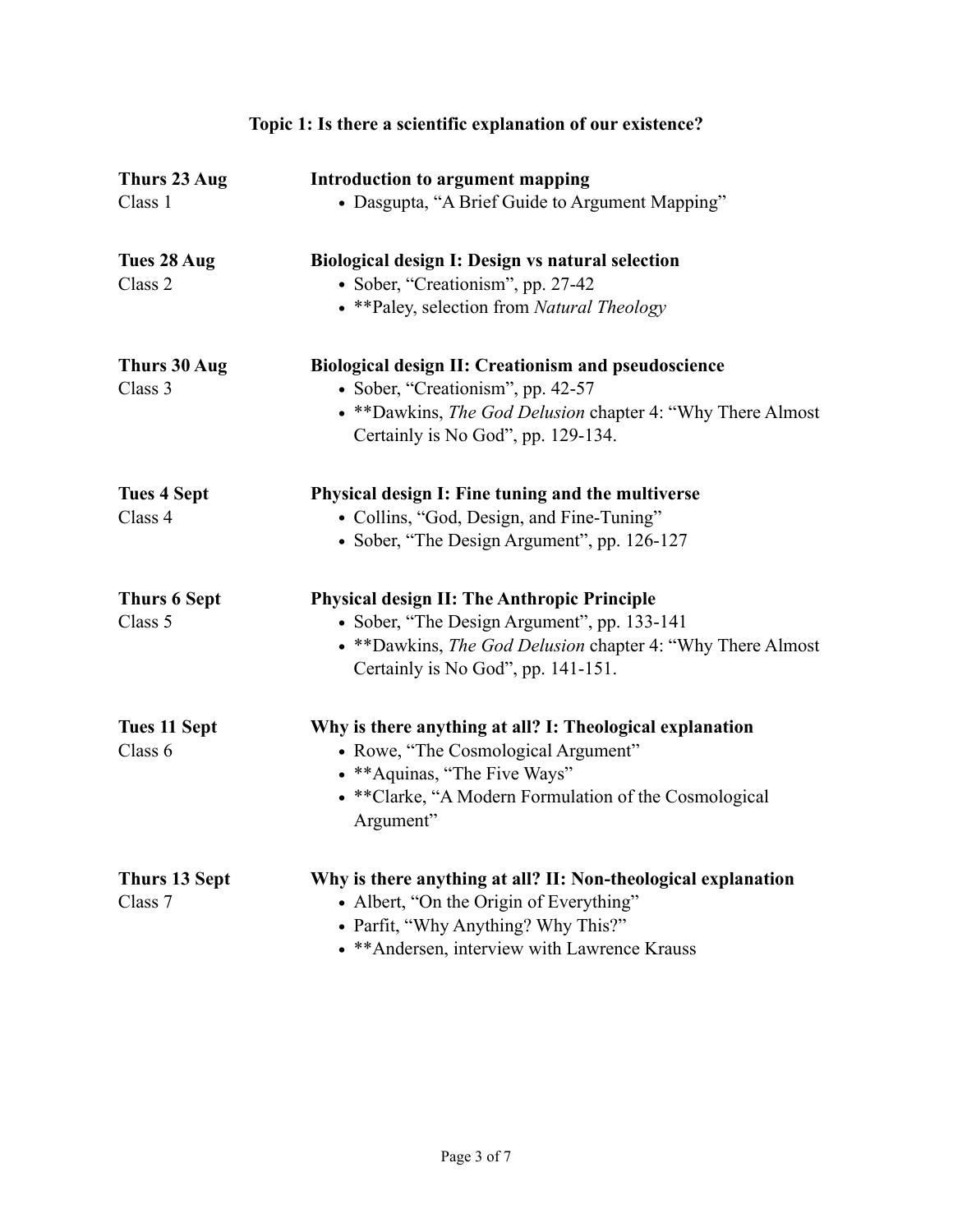# **Topic 2: The epistemology of science**

| <b>Tues 18 Sept</b><br>Class 8 | Hume's problem of induction I<br>• Salmon, "An Encounter with David Hume", pp. 245-257<br>• Feldman, "Skepticism", pp. 130-134                                                                                        |
|--------------------------------|-----------------------------------------------------------------------------------------------------------------------------------------------------------------------------------------------------------------------|
| <b>Thurs 20 Sept</b>           | No class                                                                                                                                                                                                              |
| Tues 25 Sept<br>Class 9        | Hume's problem of induction II<br>• Salmon, "An Encounter with David Hume", pp. 257-263<br>• Feldman, "Skepticism", pp. 135-139<br>• **Harman, "Inference to the Best Explanation", pp. 88-91                         |
| Thurs 27 Sept<br>Class 10      | <b>Epistemic relativism</b><br>• Boghossian, Fear of Knowledge Chapter 5: "Epistemic"<br>Relativism Defended"<br>• Feldman, "Skepticism", pp. 139-141<br>• **Strawson, "The 'Justification' of Induction, pp. 256-263 |
| <b>Tues 2 Oct</b><br>Class 11  | <b>Epistemic catastrophe</b><br>• Plantinga, <i>Warrant and Proper Function</i> , Chapter 12: "Is<br>Naturalism Irrational?"<br>• ** Carroll, "Why Boltzmann Brains Are Bad", pp. 4-11                                |
| <b>Thurs 4 Oct</b><br>Class 12 | The new riddle of induction<br>• Goodman, "The New Riddle of Induction", pp. 72-83                                                                                                                                    |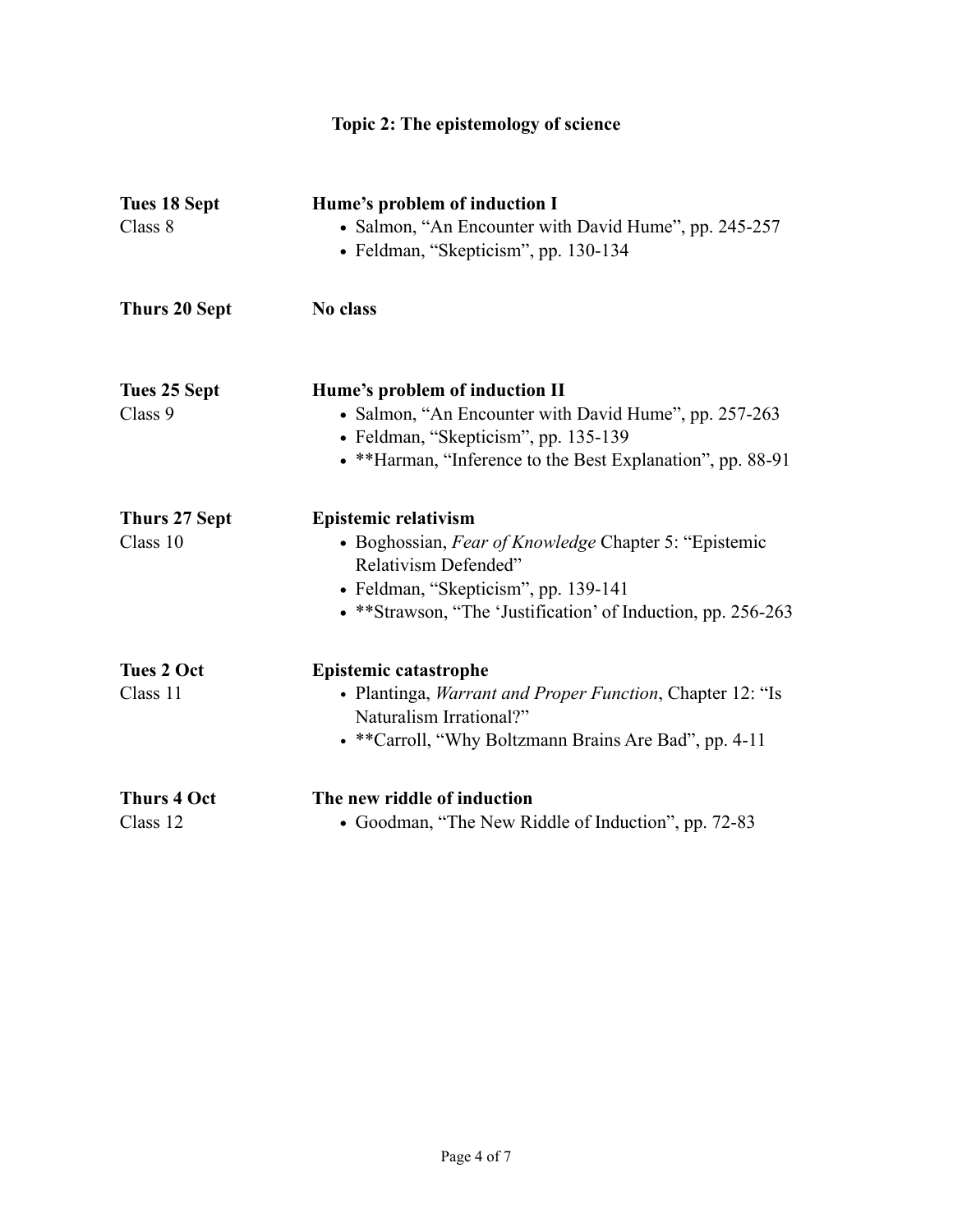| Topic 3: The metaphysics of science |                                                                       |  |
|-------------------------------------|-----------------------------------------------------------------------|--|
| <b>Tues 9 Oct</b>                   | <b>Natural kinds</b>                                                  |  |
| Class 13                            | • Dupre, "Natural Kinds"                                              |  |
|                                     | • **Rorty, "Relativism: Finding and Making"                           |  |
| Thurs 11 Oct                        | Scientific realism vs anti-realism I                                  |  |
| Class 14                            | • van Fraassen, <i>The Scientific Image</i> , chapter 2: "Arguments"  |  |
|                                     | Concerning Scientific Realism", pp. 6-19                              |  |
|                                     | • **Godfrey-Smith, <i>Theory and Reality</i> , chapter 2: "Logic Plus |  |
|                                     | Empiricism"                                                           |  |
| Tues 16 Oct                         | Scientific realism vs anti-realism II                                 |  |
| Class 15                            | • van Fraassen, <i>The Scientific Image</i> , chapter 2: "Arguments"  |  |
|                                     | Concerning Scientific Realism", pp. 19-25                             |  |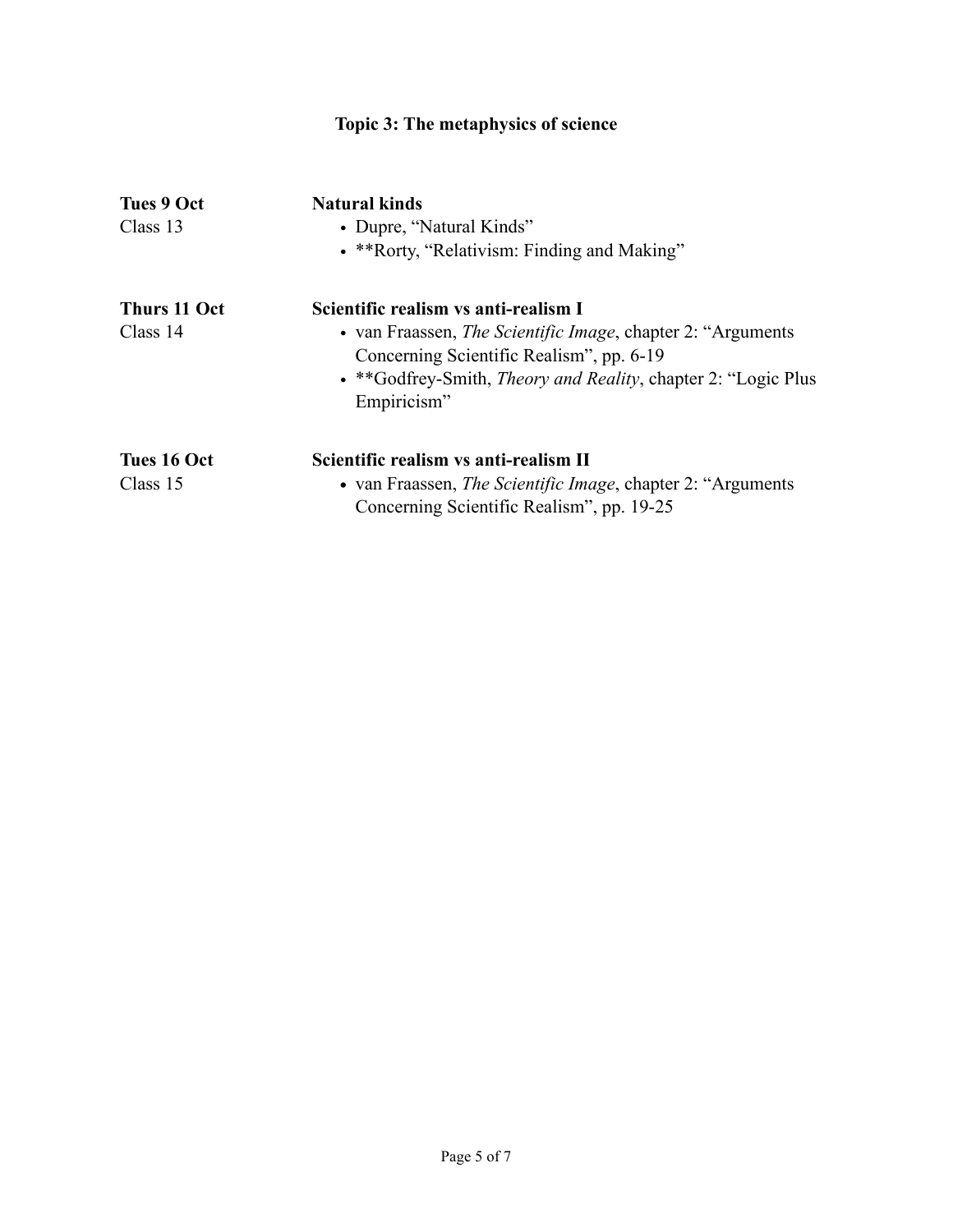| <b>Topic 4: Science, Values, and Society</b> |                                                                                                                                                                               |  |
|----------------------------------------------|-------------------------------------------------------------------------------------------------------------------------------------------------------------------------------|--|
| <b>Thurs 18 Oct</b><br>Class 16              | The value-free ideal<br>• Kuhn, "Objectivity, Value-Judgment, and Theory Choice", pp.<br>356-364<br>• Lacy, Is Science Value Free? Chapter 1: "Introduction", pp.<br>$1 - 12$ |  |
| Tues 23 Oct<br>Class 17                      | Against the value-free ideal I<br>• Douglass, "Values in Science", pp. 1-11<br>• **Mitchell, "The Prescribed and Proscribed Values in Science<br>Policy", pp. 249-251         |  |
| Thur 25 Oct<br>Class 18                      | Against the value-free ideal II<br>• Longino, "Gender, Politics, and Theoretical Virtues"<br>• **Okruhlik, "Gender and the Biological Sciences", pp. 21-31                    |  |
| <b>Tues 30 Oct</b><br>Class 19               | <b>Science and democracy</b><br>• Kitcher, Science in a Democratic Society Chapter 5: "Well-<br>Ordered Science", pp. 105-125                                                 |  |
| <b>Thurs 1 Nov</b>                           | <b>No Class</b>                                                                                                                                                               |  |